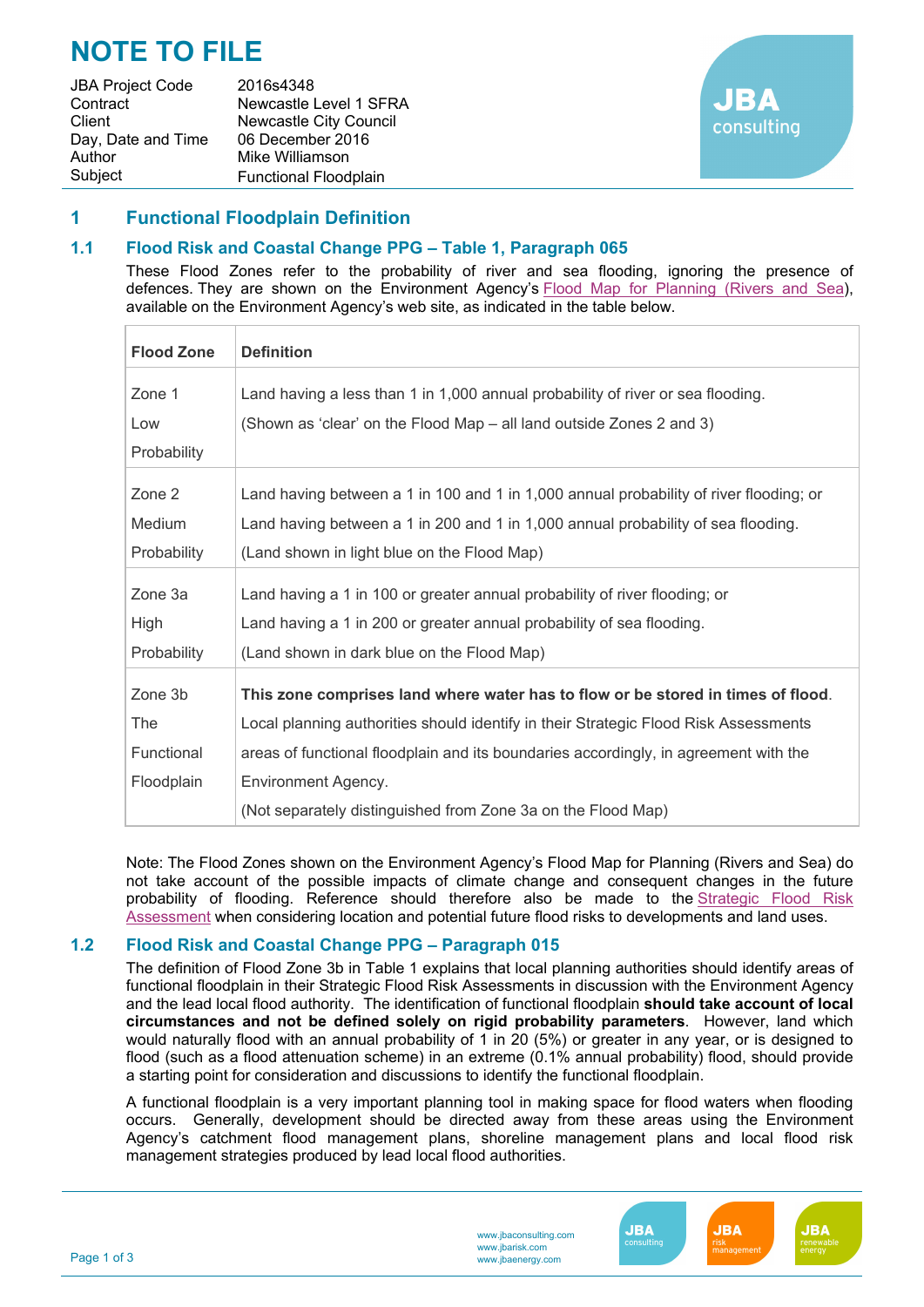## **NOTE TO FILE**

JBA Project Code 2016s4348 Contract Newcastle Level 1 SFRA Client **Newcastle City Council** Day, Date and Time 06 December 2016 Author Mike Williamson Subject Functional Floodplain



The area identified as functional floodplain **should take into account the effects of defences** and other flood risk management infrastructure. Areas which would naturally flood, but which are prevented from doing so by existing defences and infrastructure or solid buildings, will not normally be identified as functional floodplain. If an area is intended to flood, e.g. an upstream flood storage area designed to protect communities further downstream, then this should be safeguarded from development and identified as functional floodplain, even though it might not flood very often.

## **2 2010 Functional Floodplain**

| <b>Watercourse</b>           | <b>Extent</b>                     | <b>Data Source</b>                                                                                              |
|------------------------------|-----------------------------------|-----------------------------------------------------------------------------------------------------------------|
| Ouse Burn and<br>tributaries | Callerton to Stratford Grove West | 1 in 20 year undefended outline from the<br>Ouseburn Flood Study (2006)                                         |
| <b>River Tyne</b>            | Ryton Island to Low Walker        | 1 in 25 year outline is constrained to the<br>river channel and therefore not shown as<br>functional floodplain |

Text taken from the 2010 Level 1 SFRA:

## **Functional Floodplain Predictions for Newcastle**

Outlines for the functional floodplain (Zone 3b) have been derived from available modelling data for Newcastle. For the Ouseburn and its tributaries the outlines are based on the Ouseburn Flood Study model results (JBA 2006). This study included assessment of a range of flood scenarios ranging from the 2 year to 1000 year flood events and the 1% outline generated during this study is the current EA Flood Zone 3b for this SFRA has incorporated the 4% modelled outline as a representation of the Flood Zone 3b areas for the Ouseburn system.

Climate change impacts for the River Tyne have been assessed using model results for the 5% (20 year) design scenario. Only a few highly localised areas along the river bank are classified as functional floodplain.

Comparison of Flood Zones 2 and 3 for the River Tyne through Newcastle indicates that there is little variation between the extents of flooding. Bank levels are, in general, high enough to contain flood water from the River Tyne during the 0.1% event, far in excess of the functional floodplain scenario.

## **3 Functional Floodplain Delineation**

Based on the above guidance and definitions provided in the FRCC-PPG, the following models and modelled flood outlines (MFO) were provided by the EA:

- River Tyne (2015) 20 year undefended MFO
- Ouse Burn (2011) no 20/25 year MFOs

Further datasets used:

- Functional Floodplain from previous SFRA (2010)
- Flood Storage Areas (FSA) none present
- Areas Benefitting from Defences (ABD) none present
- Urban areas OSOpenMapLocal\_Raster (to remove developed areas from functional floodplain)

#### **3.1 GIS Methodology**

- The 2010 functional floodplain provided the starting point and was compared to the current Flood Zone 3 of the Flood Map for Planning (version November 2016)
- The OS Open Data OSOpenMapLocal Raster dataset was used to identify urban areas and

www.jbaconsulting.com www.jbarisk.com www.jbaenergy.com